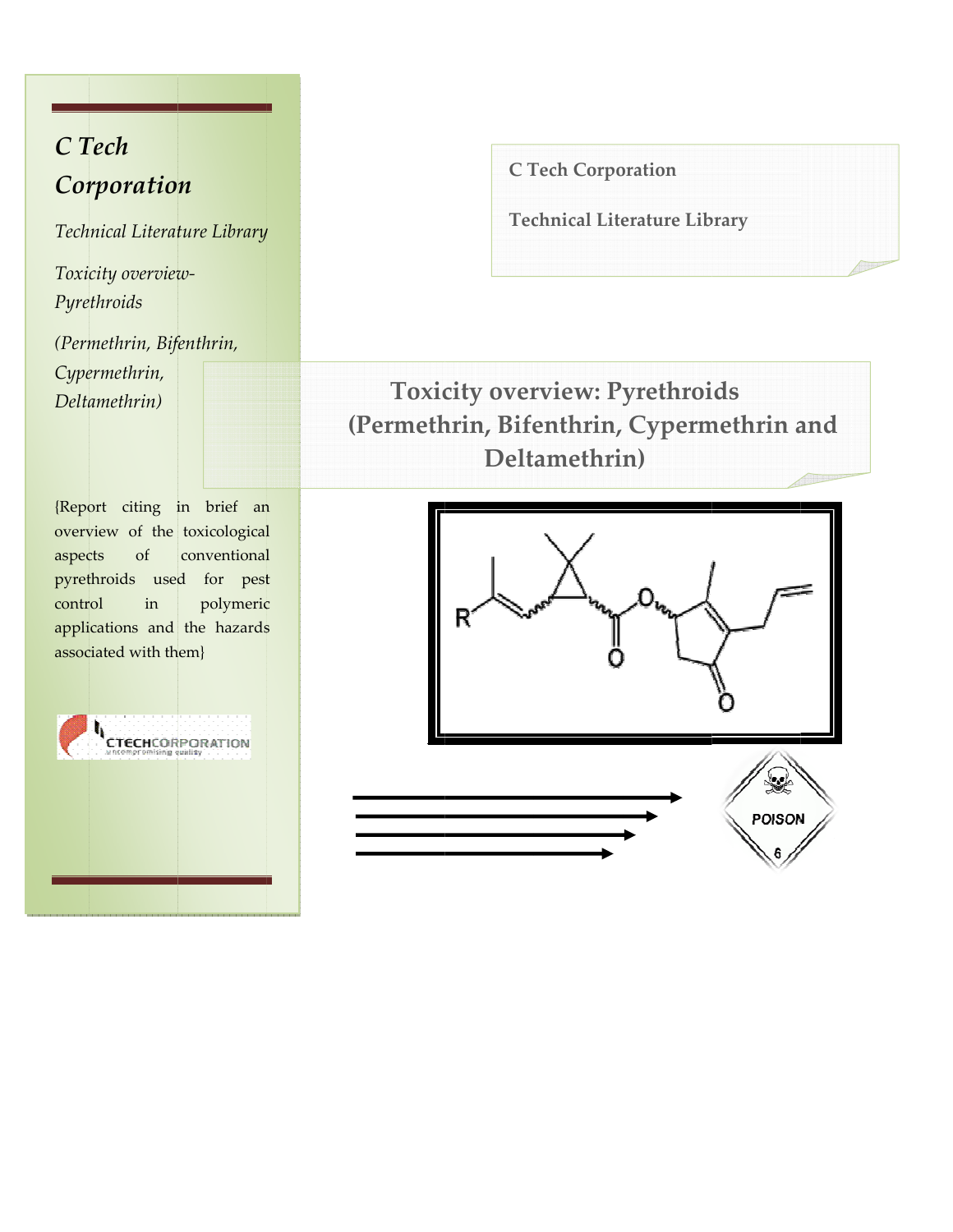# **Pyrethroids‐ A brief description**

Pesticide products particular for insect and rodent repellence are many a times based on pyrethroids which are synthetic in nature and it is a myth indeed that they are often touted by pest control operators, community insect management bureaus and even the manufacturers or suppliers themselves as being 'as safe as chrysanthemum flowers' **While pyrethroids are a synthetic version of an extract from the chrysanthemum plant, they were chemically engineered to be more toxic with longer breakdown times, and are often formulated with synergists, increasing potency and compromising the human body's ability to detoxify the pesticide.**

### **What are Synthetic Pyrethroids?**

Synthetic pyrethroids are synthesized derivatives of naturally occurring pyrethrins,

which are taken from pyrethrum, the oleoresin extract of dried chrysanthemum flowers (the term "pyrethrum" is often used as a generic term to describe either natural pyrethrins or synthetic pyrethroids). The insecticidal properties of pyrethrins are derived from ketoalcoholic esters of chrysanthemic and pyrethroic acids. These acids are strongly lipophilic and rapidly penetrate many insects and paralyze their nervous system (Reigart et al., 1999).

Various formulations of these pesticides are often combined with other chemicals, known as synergists, to increase potency and persistence in the environment. **While chemically and toxicologically similar, pyrethrins are extremely sensitive to light, heat and moisture. In direct sunlight, half‐lives that can be measured in hours**.

Both pyrethrins and synthetic pyrethroids are sold as commercial pesticides used to control pest insects in agriculture, homes, communities, restaurants, hospitals, schools, and as a topical head lice treatment. **Thus it should be noted here that they were traditionally never developed for use as a masterbatch**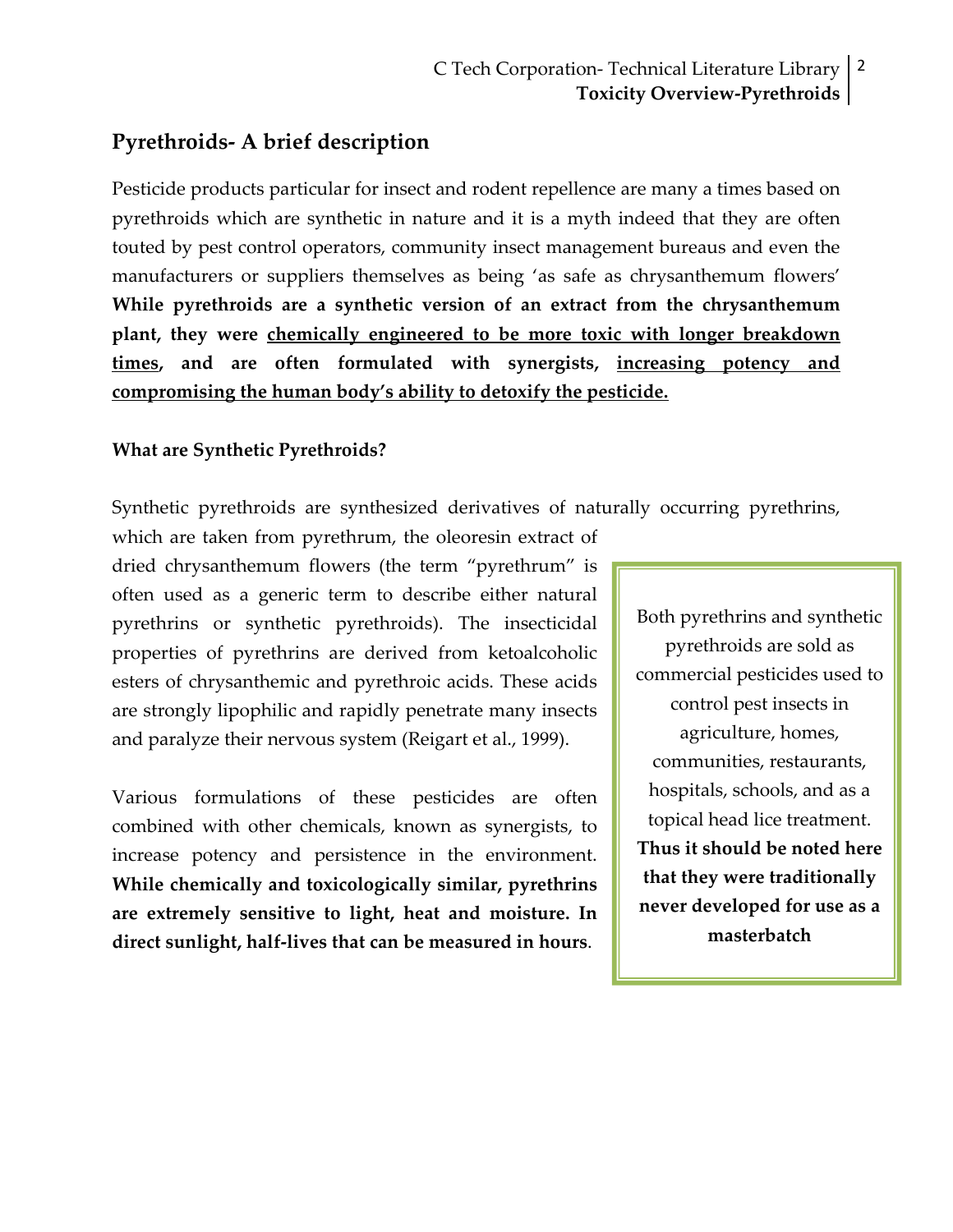# **Pyrethroids‐ the different types:**

#### **Bifenthrin**

Bifenthrin is an off-white to pale tan waxy solid, characterized by its slightly sweet smell. **As a Restricted Use Pesticide**, Bifenthrin may only be purchased or applied by certified applicators or persons under the direct supervision of a certified applicator. **EPA has classified products containing Bifenthrin as toxicity class II (I = most toxic, IV = least toxic), and the word WARNING must appear on all product labels.** Bifenthrin is toxic to mammals when ingested (oral rat LD50 = 54 to 70 mg/kg), and like

A study on laboratory mice shows that Bifenthrin causes gene mutation in white blood cells (ETN, Bifenthrin, 1995). **EPA classifies Bifenthrin as a Class C (possible human) carcinogen (EPA, 1997).** all pyrethroids affects the central nervous system. Symptoms of poisoning include in‐ coordination, tremor, salivation, vomiting, diarrhea, and irritability to sound and touch (ETN Bifenthrin, 1995). Of concern in the environment, Bifenthrin is very highly toxic to fish, crustaceans, other aquatic animals and bees, and is moderately toxic to birds. Scientists are particularly concerned about possible bioaccumulation in birds.

#### **Cypermethrin**

Cypermethrin is registered to control cockroaches, fleas and other indoor pests in homes, restaurants, hospitals, schools and food processing plants, and also in agriculture to control pests on cotton, fruits and vegetables. **Depending on the specific product formulation, EPA classifies pesticides containing Cypermethrin as toxicity class II (I = most toxic, IV = least toxic) and must display the word WARNING or CAUTION on the labels.** Cypermethrin is considered to be toxic (oral male rat LD50 = 187 to 326 mg/kg, dermal rat LD50 = 1600 mg/kg) and like all pyrethroids, affects the central nervous system (ETN, Cypermethrin, 1996). Symptoms of Cypermethrin poisoning in humans include numbness, burning, loss of bladder control, vomiting, in‐ coordination, seizures, coma and death. In California, Cypermethrin is the fourth most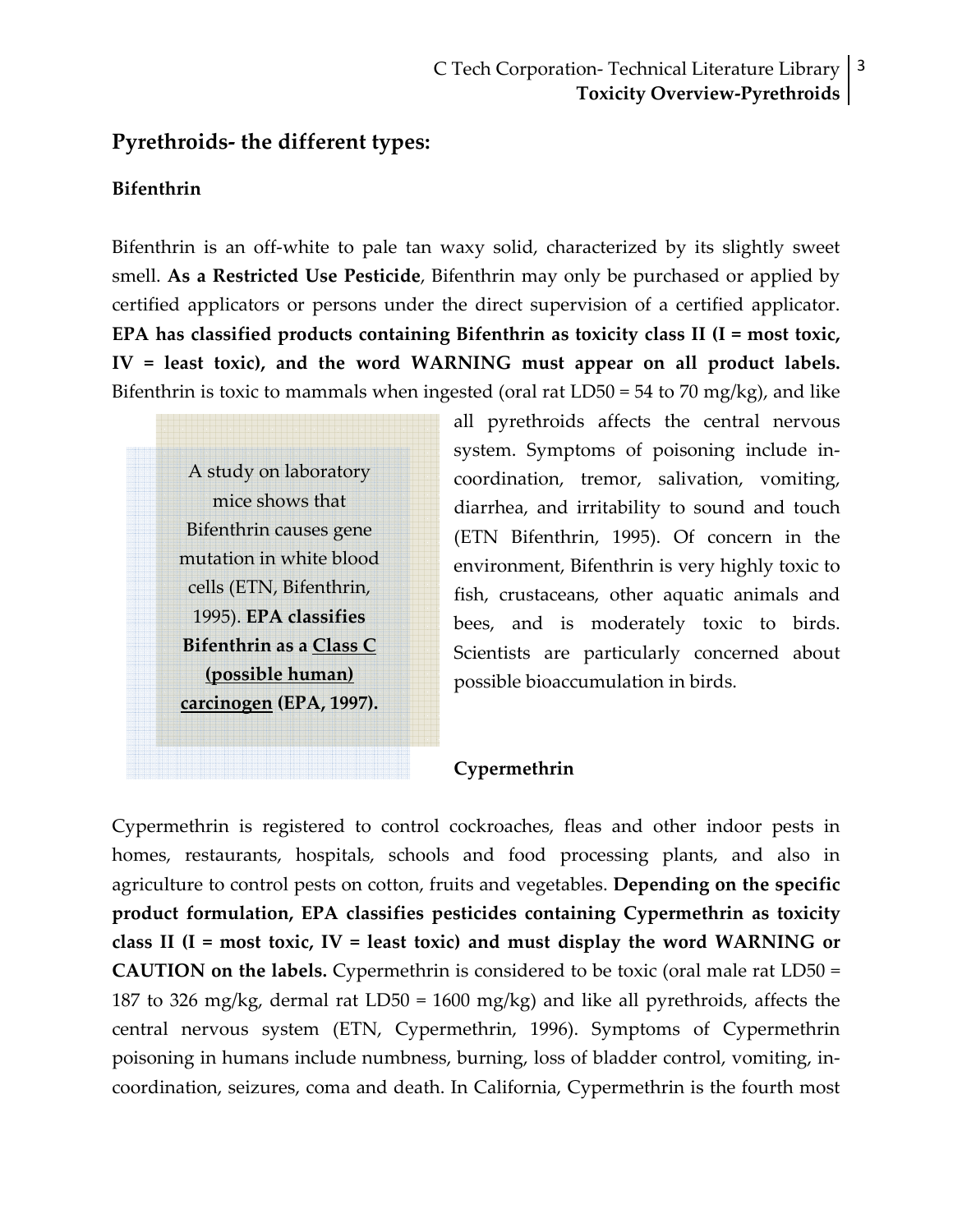# C Tech Corporation‐ Technical Literature Library 4 **Toxicity Overview‐Pyrethroids**

common cause of pesticide‐related illness in pest control operators. **EPA classifies Cypermethrin as a class C (possible human) carcinogen (EPA, 1997). Studies in laboratory animals have shown exposure to Cypermethrin to cause reproductive effects, including abnormal sperm and disruption of sex hormones (Cox, 1996). Cypermethrin should not be applied near water, because it is very toxic to fish and other aquatic organisms.**

#### **Deltamethrin**

Deltamethrin is pyrethroid insecticide that kills insects on contact and through digestion. It works by paralyzing the insects' nervous system and therefore giving a quick knock‐down effect. **Deltamethrin pesticides may range in toxicity from EPA toxicity class I to class III (I = most toxic, IV = least toxic), bearing the words DANGER‐POISON, WARNING or CAUTION on the label (PANNA, 2000). Deltamethrin products may be general or Restricted Use Pesticides.** Deltamethrin produces different signs of poisoning than other pyrethroids. When exposed to Deltamethrin, mammals exhibit typical type II motor symptoms, which include a writhing syndrome in rodents, as well as copious salivation. **The acute oral LD50 in male rats has been reported as low as 128 mg/kg to greater than 5,000 mg/kg depending on the carrier and conditions of the study (ETN, Deltamethrin, 1995).** Some studies have shown Deltamethrin to cause skin irritation. Especially characteristic of Deltamethrin poisoning is rolling convulsions. The sequence of the signs of poisoning is clearly defined, progressing from chewing, salivation, and pawing to rolling convulsions, tonic seizures, and death (ETN, Deltamethrin, 1995). In humans, symptoms of poisoning include ataxia, convulsions leading to muscle fibrillation and paralysis, dermatitis, edema, diarrhea, dyspnea, headache, hepatic microsomal enzyme induction, irritability, peripheral vascular collapse, rhinorrhea, serum alkaline phosphatase elevation, tremors, vomiting and death due to respiratory failure. Deltamethrin is a suspected endocrine disruptor. Deltamethrin is also toxic to fish, aquatic organisms, amphibians and bees.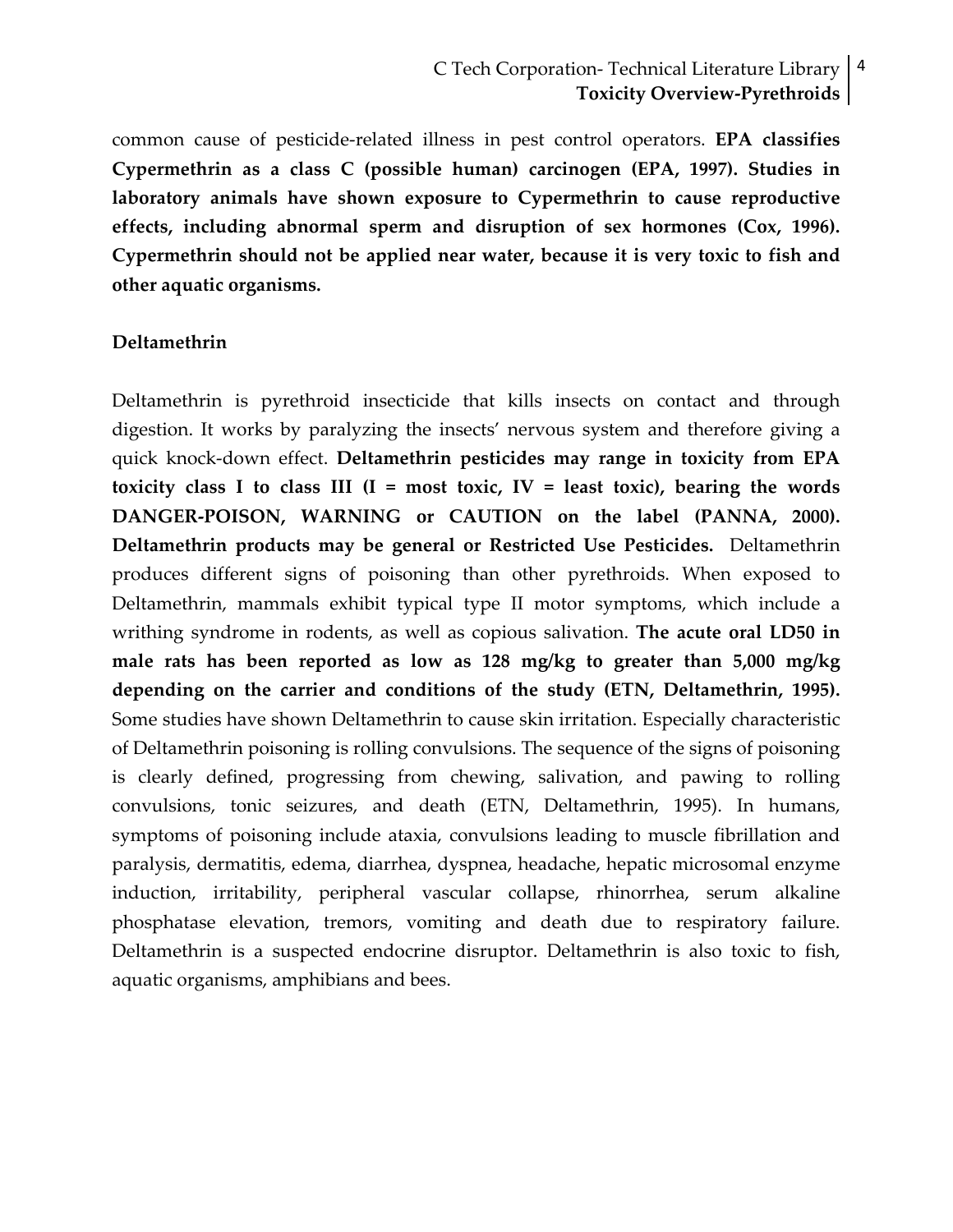#### **Permethrin**

Permethrin resembles pyrethrins chemically, but is chlorinated to increase its stability. There are four isomeric forms, two cis- and two trans- of technical permethrin. Although the acute toxicity of the mixture (oral rat  $LD50 > 5000$  mg/kg, oral mouse

 $LD50 = 500$  is less than that  $\sqrt{a^2 + b^2}$  of natural pyrethrins, the cis-isomer is considerably  $\|\cdot\|$  Based on studies  $\|\cdot\|$  more toxic (oral mouse LD50 = 100), and in rats, the  $\|\cdot\|$  demonstrating  $\|\cdot\|$  metabolites of the cisisomer are more persistent **biologically** biologically. (The cis and trans isomers differ in the  $\|\cdot\|$  calculately,  $\mathbb{R}^n$  spatial arrangement of the atoms.) Product **ranks permethrin as a** formulations of permethrin can vary greatly  $\|\cdot\|_{\text{class }C}$  or nossible  $\|\cdot\|$  in isomeric content. **Permethrin receives** an **EPA EPA toxicity** class rating of II or III (I = most toxic,  $\|\cdot\|$  is the set **of**  $\|\cdot\|$  IV = least toxic), and **carries** either the word  $\parallel$  (U.S. EPA, 1997). Other WARNING or **CAUTION** on its label,  $\|\cdot\|$  studies have shown  $\|\cdot\|$  depending on the **formulation.** While it is not  $\|\cdot\|$  extremely toxic to humans, there are  $\parallel$  **numerous** reports of transient skin, eye and  $\|\cdot\|$  system, enlarged livers  $\|\cdot\|$  respiratory irritation. Like all pyrethroids,  $\|\cdot\|$  and at high doses,  $\|\cdot\|$  permethrin is a central nervous system poison.  $\|\cdot\|$  degreesed famely  $\|\cdot\|$  Workers and researchers report tingling in face and  $\|\cdot\|$  hands, and some report allergic reactions. Based on  $\|\cdot\|$  is tudies demonstrating carcinogenicity, EPA ranks  $\parallel$  disruption.  $\parallel$  permethrin as a class C, or possible human  $\Box$  carcinogen (U.S. EPA,

**Based on studies demonstrating carcinogenicity, EPA class C, or possible human carcinogen (U.S. EPA, 1997). Other studies have shown effects on the immune system, enlarged livers and at high doses, decreased female fertility and endocrine disruption.**

1997). Other studies have shown effects on the immune system, enlarged livers and at high doses, decreased female fertility and endocrine disruption. Permethrin is extremely toxic to aquatic life, bees and other wildlife. It should not be applied in crops or weeds where foraging may occur (ETN, Permethrin, 1996).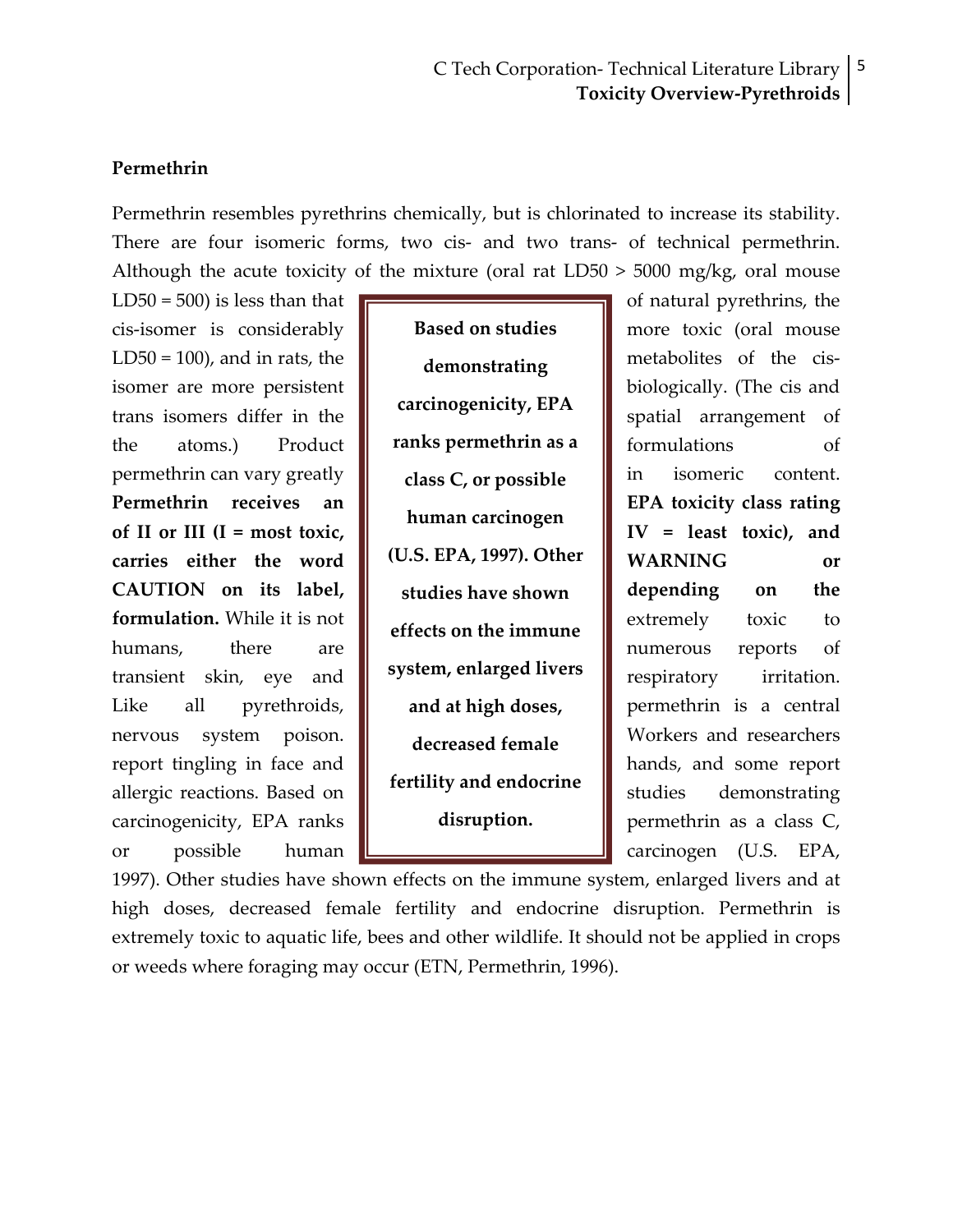#### **Hazards overview‐ causes of concern!**

Pyrethroids have irritant and/or sensitizing properties. They are not easily absorbed through the skin, but are absorbed through the gut and pulmonary membrane. Tests of some pyrethroids on laboratory animals reveal striking neurotoxicity when administered by injection or orally. The acute toxicity, calculated by LD50's, ranges from low to high, depending on the specific formulation Pyrethroids interfere with the ionic conductance of nerve membranes by prolonging the sodium current. This stimulates nerves to discharge repeatedly causing hyper‐excitability in poisoned animals. **The World Health Organization explains that synthetic pyrethroids are neuropoisons acting on the axons in the peripheral and central nervous systems by interacting with sodium channels in mammals and/or insects.** The main systems for metabolism include breakage of the ester bond by esterase action and oxidation at various parts of the molecule. Induction of liver microsomal enzymes has also been observed (WHO, 1999).

Signs and symptoms of poisoning by pyrethroids may take several forms. Because of the similarities to crude pyrethrum, pyrethroids may act as dermal and respiratory allergens. Exposure to pyrethroids has resulted in contact dermatitis and asthma‐like reactions. Persons, especially children, with a history of allergies or asthma are particularly sensitive, and a strong cross-reactivity with ragweed pollen has been recognized. Severe anaphylactic (allergic) reactions with peripheral vascular collapse and respiratory difficulty are rare. Other symptoms of acute toxicity due to inhalation include sneezing, nasal stuffiness, headache, nausea, in‐coordination, tremors, convulsions, facial flushing and swelling, and burning and itching sensations. The most severe poisonings have been reported in infants, who are not able to efficiently break down pyrethroids (ETN, Pyrethroids, 1994). With orally ingested doses, nervous symptoms may occur, which include excitation and convulsions leading to paralysis, accompanied by muscular fibrillation and diarrhea (ETN, Pyrethroids, 1994). Death in these cases is due to respiratory failure. Symptoms of acute exposure last about 2 days.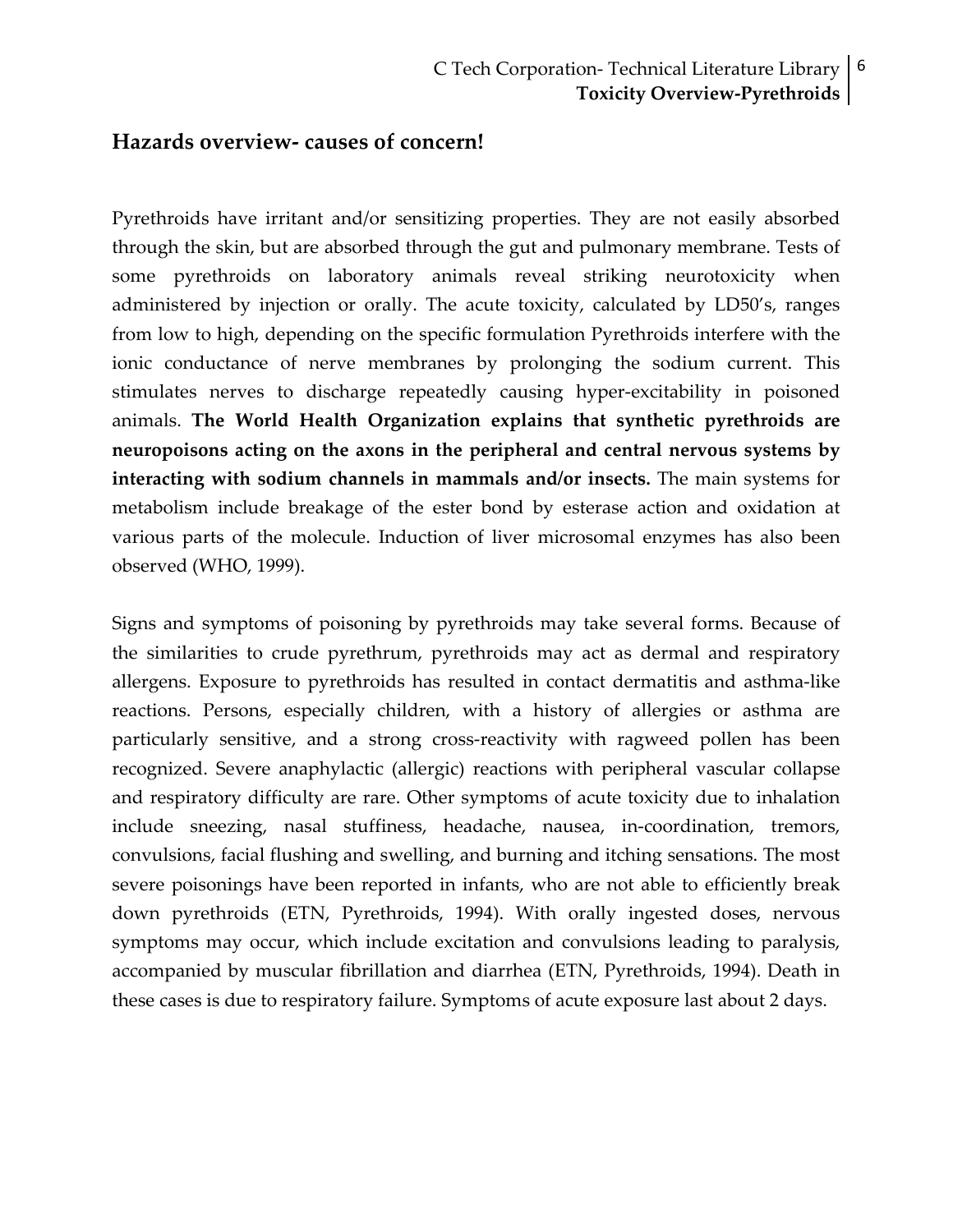#### **Endocrine Disruption and Breast Cancer**

Many pyrethroids have also been linked to disruption of the endocrine system, which can adversely affect reproduction and sexual development, interfere with the immune system and increase chances of breast cancer. Pyrethroids contain human-made, or xenoestrogens, which can increase the amount of estrogen in the body (Garey et al., 1998). When tested, certain pyrethroids demonstrate significant estrogenicity and increase the levels of estrogen in breast cancer cells (Go et al., 1999). Because increased cell division enhances the chances for the formation of a malignant tumor in the breast, artificial hormones, like those found in pyrethroids, may increase breast cancer risk (PCBR, 1996). Some pyrethroids are classified by EPA as class C (possible human) carcinogens.

#### **Pyrethroids and the Environment**

While the development of the synthetic pyrethroids was heralded with claims of selective toxicity to insects, both pyrethroids and pyrethrins are extremely toxic to aquatic organisms, including fish such as the bluegill and lake trout, with LC50 values less than 1.0 parts per billion. Lobster, shrimp, mayfly nymphs and zooplankton are the most susceptible non‐target aquatic organisms (Mueller‐Beilschmidt, 1990). The nonlethal effects of pyrethroids on fish include damage to the gills and behavioral changes. Pyrethroids are toxic to birds, with most LD50 values greater than 1000 mg/kg. Birds can also be indirectly affected by pyrethroids, because of the threat to their food supply. Waterfowl and small insectivorous birds are the most susceptible (Mueller‐ Beilschmidt, 1990). Because pyrethroids are toxic to all insects, both beneficial insects and pests are affected by pyrethroid applications. In some cases, predator insects may be susceptible to a lower dose than the pest, disrupting the predator-prey relationship.

#### **Pyrethroids Residues / Persistence**

As mentioned before, pyrethroids are designed to breakdown more slowly than the naturally occurring pyrethrins. While pyrethrins, extremely sensitive to light, heat and moisture, break down in a few hours, the synthetic pyrethroids are stable and persist in the environment much longer. With a few exceptions, pyrethroids break down most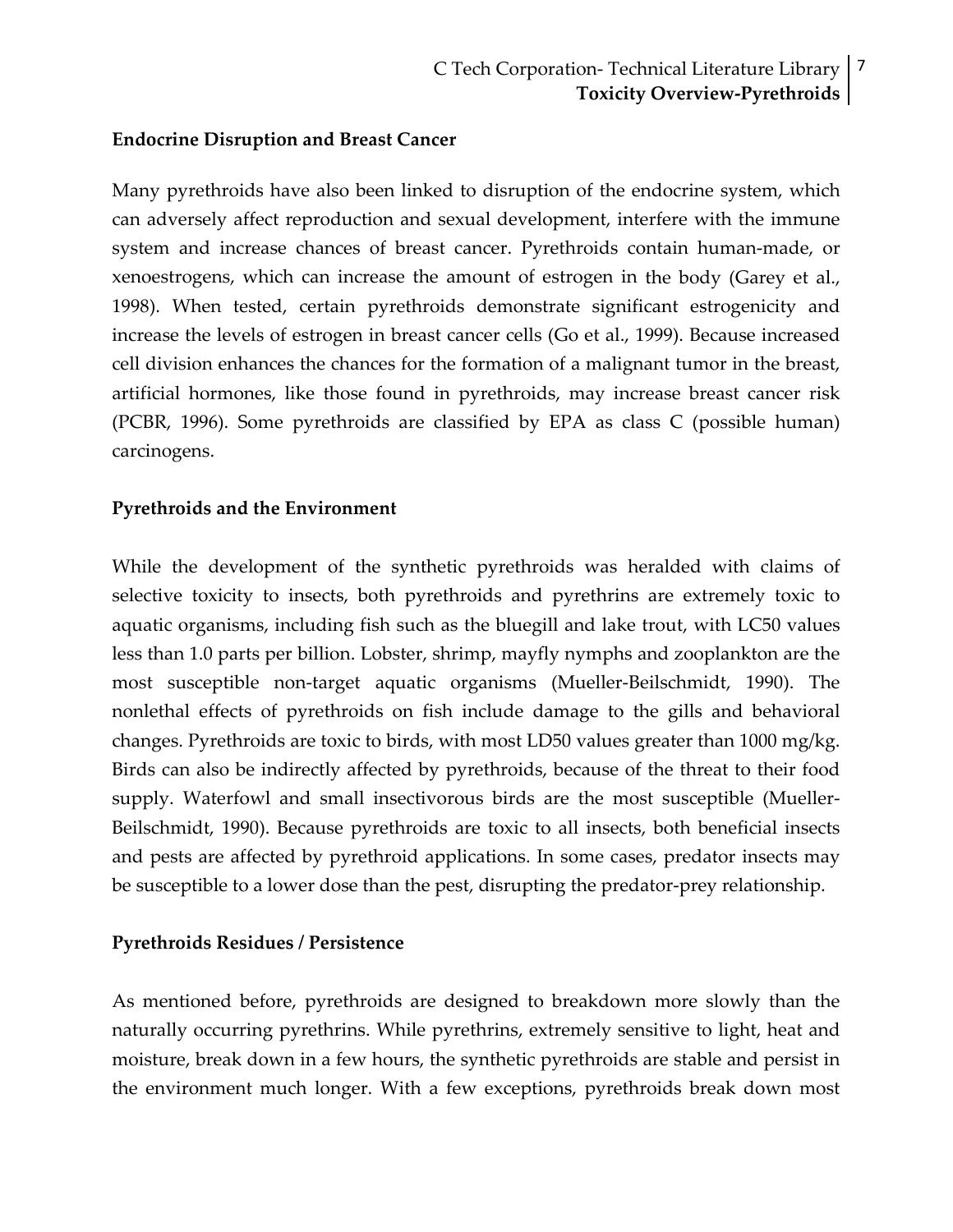# C Tech Corporation- Technical Literature Library | <sup>8</sup> **Toxicity Overview‐Pyrethroids**

quickly in direct sunlight, usually just a few days after application, with a few exceptions. However, in areas with limited sunlight, such as grain silos and subway tunnels, pyrethroids can persist for months. For more specific breakdown times see the sections below on Bifenthrin, Cypermethrin, Deltamethrin, Permethrin and so on

#### **Synergists**

Both pyrethroids and pyrethrins are often formulated with oils or petroleum distillates and packaged in combination with synergists, such as piperonyl butoxide (PBO) and n‐ octyl bicycloheptene dicarboximide (Gosselin et al., 1984). Synergists are added to increase the potency of the pesticide. A range of products from repellants to foggers to pediculicides (lice killers) to garden sprays contain synergists. PBO inhibits important liver enzymes responsible for breakdown of some toxins, including the active ingredients of pesticides. Specifically, it has been shown to inhibit hepatic microsomal oxidase enzymes in laboratory rodents and interfere in humans. Because these enzymes act to detoxify many drugs and other chemicals, a heavy exposure to an insecticidal synergist may make a person temporarily vulnerable to a variety of toxic insults that would normally be easily tolerated. Symptoms of PBO poisoning include anorexia, vomiting, diarrhea, intestinal inflammation, pulmonary hemorrhage and perhaps mild central nervous system depression. Repeated contact may cause slight skin irritation. Chronic toxicity studies have shown increased liver weights, even at the lowest doses, 30 mg/kg/day. While not considered a carcinogen by EPA, animal studies have shown hepatocellular carcinomas, even treatments as low as 1.2% (Takahashi et al., 1994).

| Chemicals  |              | Rats           | <b>Bees</b> | <b>Birds</b> | Fish | Human<br>Life  |
|------------|--------------|----------------|-------------|--------------|------|----------------|
| Pyrethroid |              |                |             |              |      |                |
|            | Permethrin   | $\overline{4}$ | 6           | 3            | 5    | 5              |
|            | Deltamethrin | $\overline{4}$ | 6           | 3            | 6    | $\overline{4}$ |
|            | Bifenthrin   | 5              | 6           | 3            | 6    | 4              |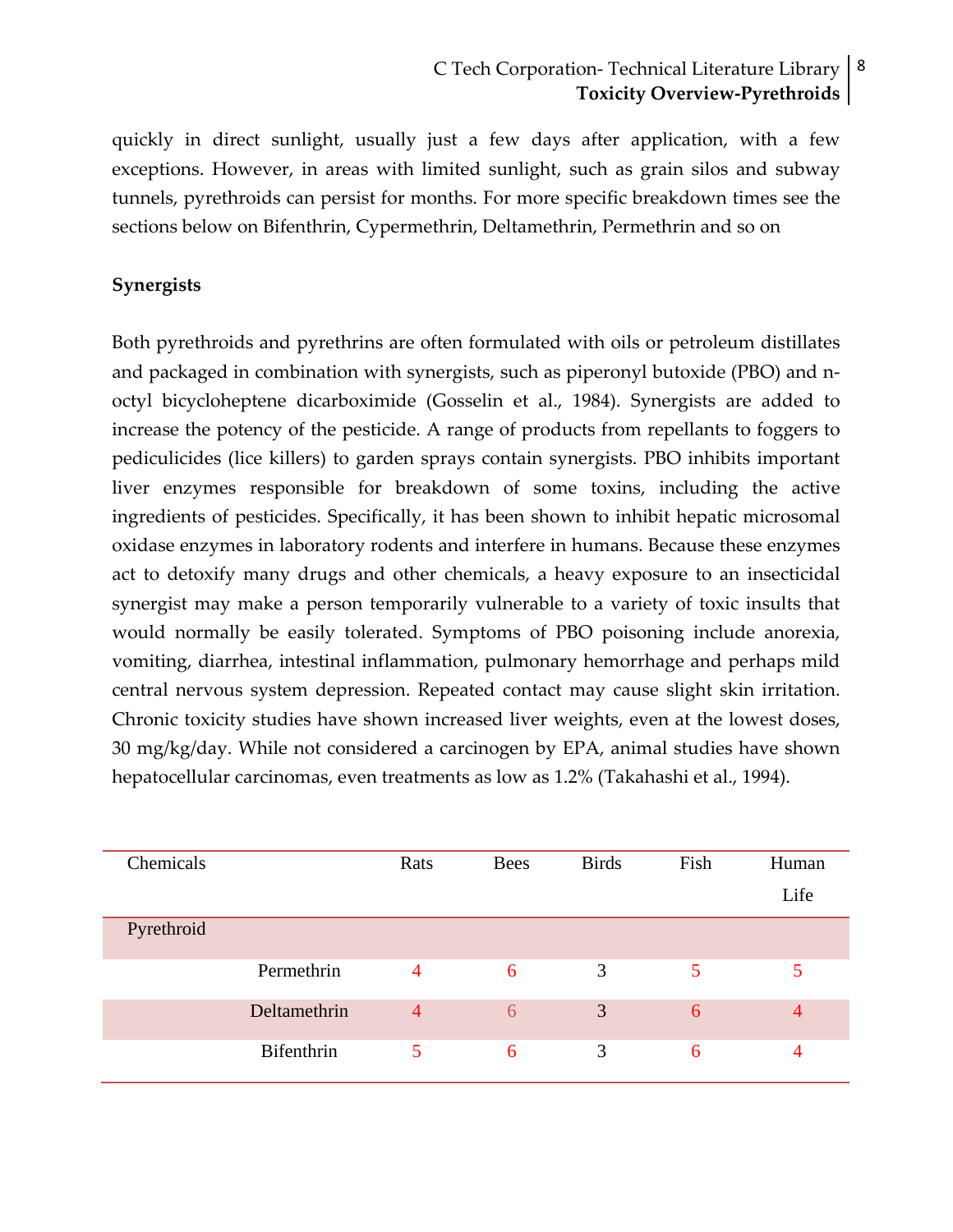# C Tech Corporation- Technical Literature Library | <sup>9</sup> **Toxicity Overview‐Pyrethroids**

|              | Cypermethrin | $\sigma$ |   |  |
|--------------|--------------|----------|---|--|
|              | Resmethrin   |          | 3 |  |
| Dieldrin     |              |          |   |  |
| Chlorpyrifos |              |          |   |  |

#### **6-Extremely Toxic, 5-Highly toxic, 4-Toxic, 3-Slightly Toxic, 2-Practically Non toxic, 1-Relatively Harmless**

The above table provides us with the toxicological data of these conventional pyrethroids with respect to toxicity to birds, bees, rats, fish and human life.

# **Occupational hazards**

Synthetic analogs of the pyrethrins, extracts from the ornamental Chrysanthemum cineraiaefolium, have been developed to circumvent the rapid photodegradation problem encountered with the insecticidal natural pyrethrins. The pyrethroids are widely used in field pest control and household use and as veterinary and human pediculicides and are among the most potent insecticides known (Smith and Stratton, 1986). The widespread use of these pesticides consequently leads to the exposure of manufacturing workers, field applicators, the ecosystem, and finally the public to the possible toxic effects of these pesticides.

Excessive exposure to pyrethroids like Bifenthrin, Permethrin, Deltamethrin and Cypermethrin can cause nausea, headache, muscle weakness, excessive salivation, shortness of breath, and seizures. Worker exposure to the chemical can be monitored by measurement of the urinary metabolites, while severe over dosage may be confirmed by quantitation of permethrin in serum or blood plasma. These harmful insecticide additives volatilize at polymer processing temperatures and release extremely toxic fumes. These toxic fumes are many times more lethal than the original .This poses fatal hazards to workers handling such products at the shop floor. As (air) temperature increases, vapor hazards will increase. The vapors from many pesticides increase three to four times for each 10° C increase in temperature. This is one reason why pesticide should be stayed away from sunlight and why it is typically recommended that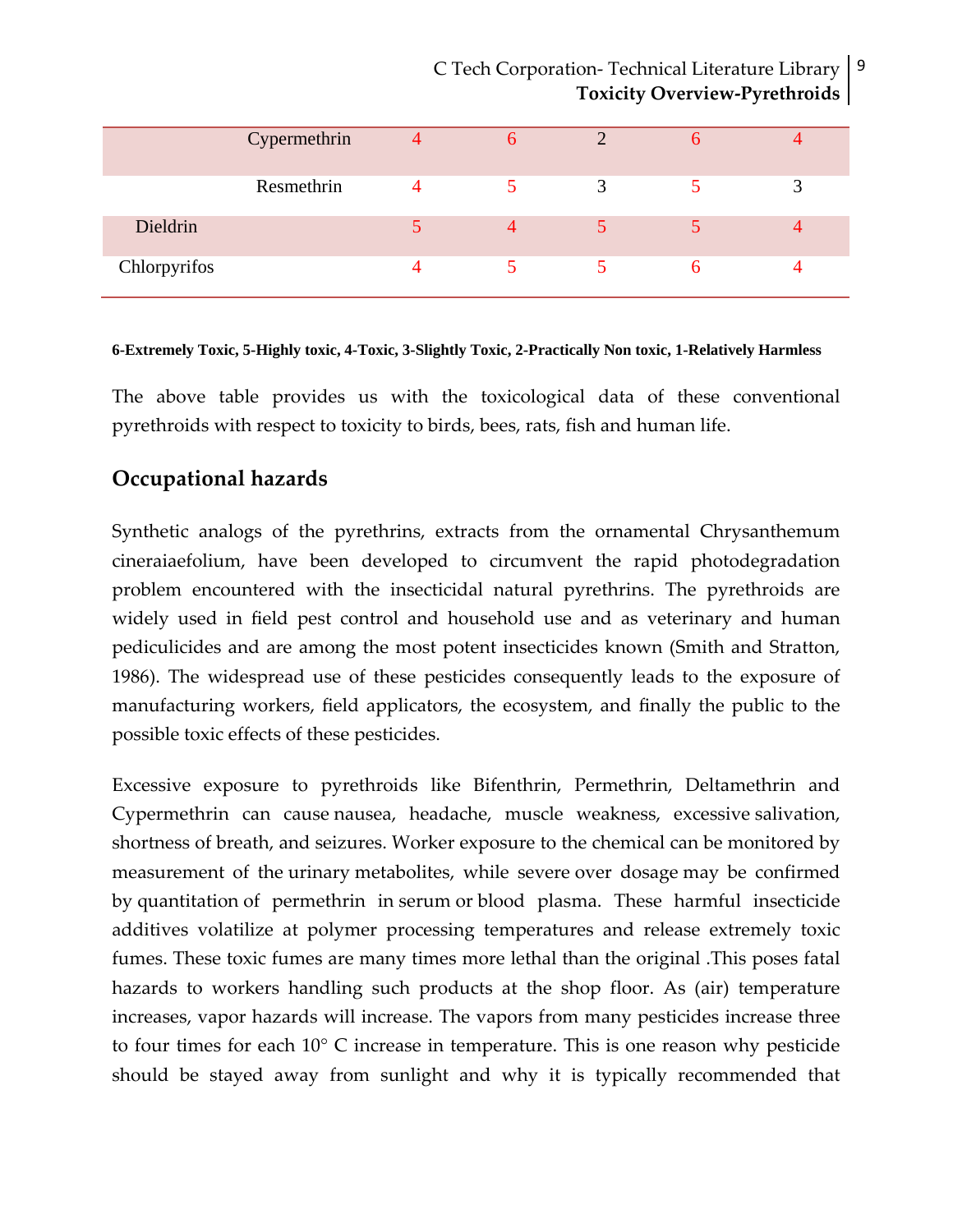#### 10 C Tech Corporation-Technical Literature Library **Toxicity Overview-Pyrethroids**

pesticides not be applied when air temperatures are above 30° C. Extrusion temperatures are as high as 100-300° C.

#### **Toxic Vapors:**

Pyrethroids have a low thermal decomposition temperature of around 200-300°C. When such chemicals are used in extrusion for manufacturing of wire and cables, pipelines etc, they decompose during the process only. The decomposition leads to the formation of toxic fumes. These fumes are highly toxic especially for the personnel working on the shop floor. The graph below shows the thermal instability of various pesticides currently used worldwide.



Elevated as well as localized temperatures in an extruder can go as high as  $400^{\circ}$ C and even beyond. This can result in serious problems for workers which will be handling the product. Moreover the temperatures are quite high near the tube exits of the extruder which could be a major source of toxic fumes. In case of insufficient ventilation which is normally the case in case of compact arrangements near the exits, these fumes can accumulate thus increasing the toxicity in general 30° C. Extrusion temperatures are as high as 100-400° C.